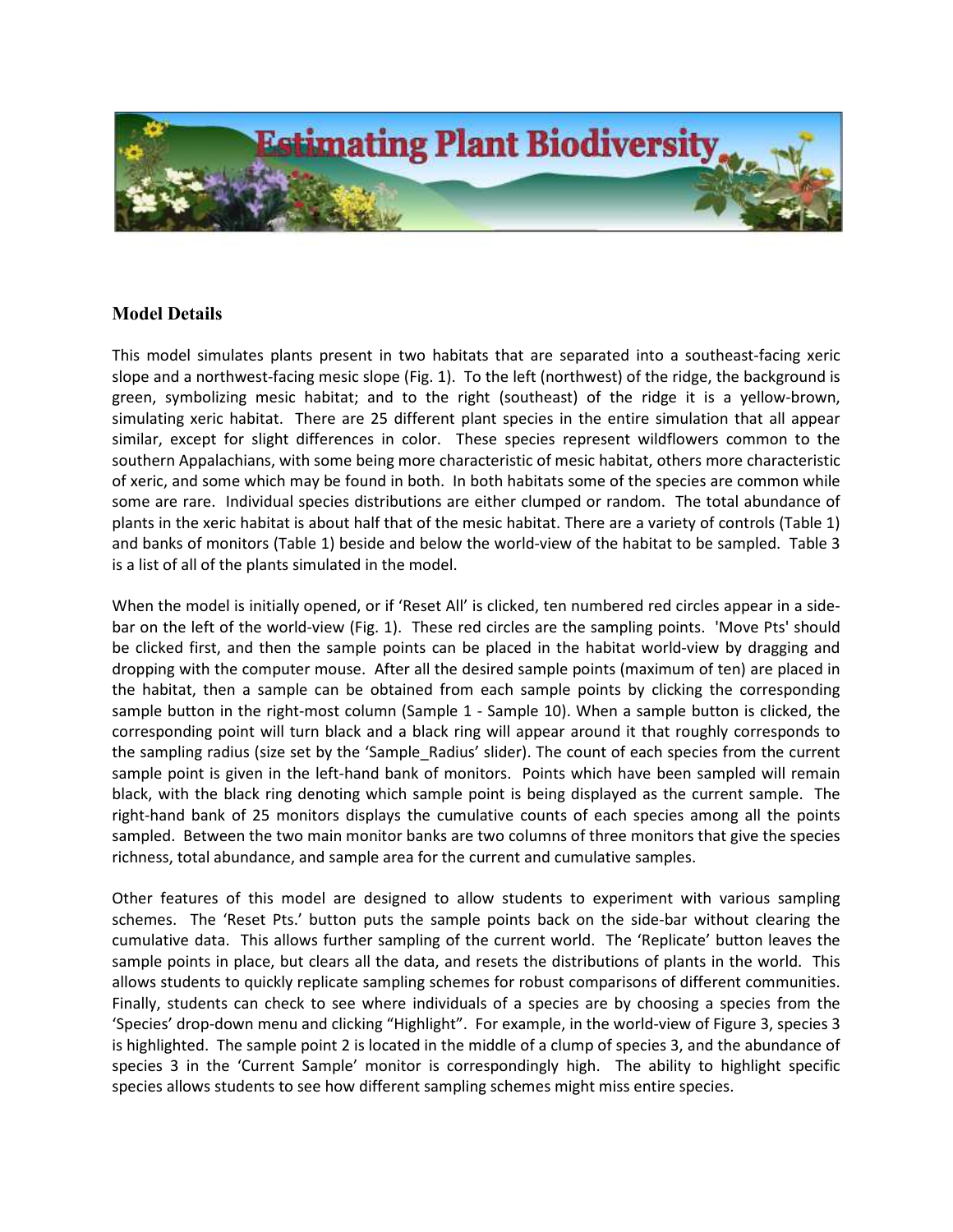

Figure 1 : The user interface of the Estimating Plant Diversity simulation.

## Table 1: Controls for the Estimating Plant Diversity simulation

| <b>Control</b>   | <b>Action</b>                                                                |
|------------------|------------------------------------------------------------------------------|
| Reset All        | Clears all reporters, resets/returns sample points, recreates the population |
| Move Pts         | Enables the user to move sample points around the habitat                    |
| <b>Reset Pts</b> | Enables points to be re-sampled                                              |
| Replicate        | Enables re-sampling, recreates the population, clears all reporters          |
| Sample Radius    | Adjusts the size of the area that will be sampled around each point          |
| Sample (1-10)    | Counts the numbers of each species around the identified point               |
| Highlight        | Identifies individual plants with their species number                       |
| Species          | Drop-down menu to select which species will be highlighted                   |
| Clear            | Removes all of the identifiers                                               |